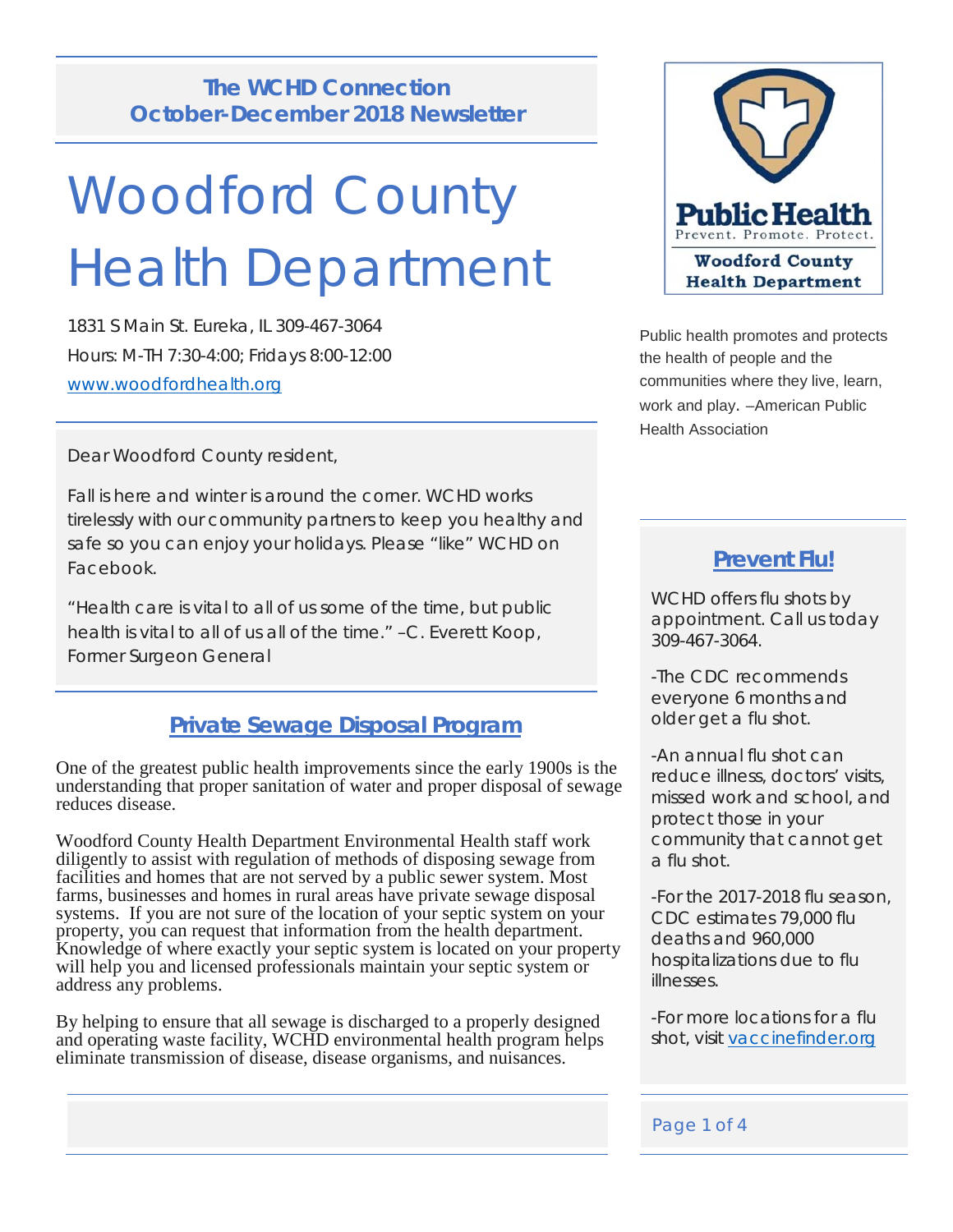### **Private sewage disposal program activities include**:

- Approving plans for new and renovated private sewage disposal installations
- Inspecting private sewage disposal systems
- Investigating private sewage complaints
- Issuing private sewage disposal permits
- Registering licensed Illinois Private sewage disposal contractors

Conventional septic systems have two main components. The first is a septic tank. The septic tank collects and separates solid wastes from liquids. From the septic tank, the liquid wastes carry over to the second component of the system, the leach field. There are different types of leach fields, gravel trench, gravel-less trench, seepage bed or buried sand filter bed. In some cases if a conventional system cannot be used, a selfcontained aerobic treatment system can be installed. This system treats domestic sewage by combining oxygen through the use of a compressor.

# **Basic Tips for Taking Care of Your Septic System**

- Know the location of your septic system on your property; WCHD may be able to provide a diagram depending on when your system was installed.
- **Never enter into a septic tank. Toxic gases in the tank can be fatal.** Septic tanks must be pumped by licensed professionals.
- **Have the septic tank pumped every 3-5 years.** If a garbage grinder is present in the dwelling, have the tank pumped more frequently (1-2 years). Septic tank additives are not necessary since ingredients that help a septic tank function are naturally found in wastes. Some additives may actually harm your system.
- Private sewage disposal system septic tanks serving residential properties shall be evaluated within 3 years after the date of installation and a minimum of once every 5 years after installation. Depending on the system's use, the tanks and compartments may need to be evaluated and pumped more frequently.
- Know where the components of the system are located and have any damaged components repaired immediately; keep detailed records of maintenance and repairs.

(Continued on Page 3)



#### **What is the MRC?**

The MRC is a volunteer group designed to recruit, train, and mobilize willing members of the community who have the skills, knowledge, and desire to help others in need during a disaster.

#### **What is the purpose?**

-To strengthen communities by establishing and maintaining a community based volunteer system. -To utilize the expertise of various healthcare and support personnel who can assist the existing public health infrastructure during a health emergency or disaster.

-To provide a reserve capacity at the community level to respond to local health needs and priorities.

-To supplement emergency services when a disaster of high magnitude occurs.

For more information and monthly meeting schedule please contact the MRC Coordinator at (309) 467-3064.



Page 2 of 4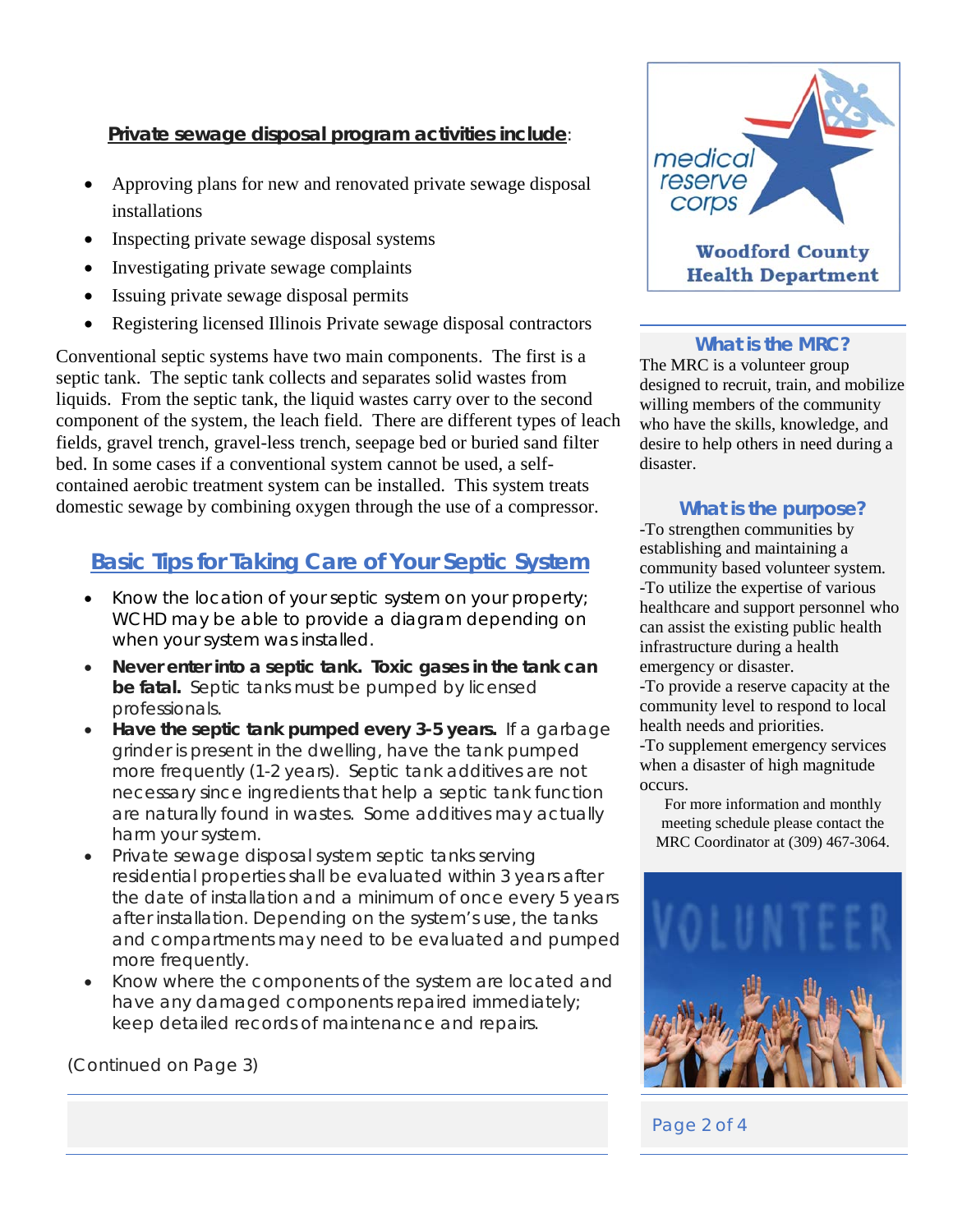- Do not build (ex: outbuildings, swimming pools, play equipment) or plant trees over or near any components of a system. For proper distance requirements, consult the Illinois Private Sewage Code.
- To lessen the burden on the system, conserve water usage. For example, fix leaky faucets, avoid long showers and operate the washing machine with full loads as opposed to partial loads. Space laundry loads throughout week to avoid overloading the septic system.
- Avoid introducing chemicals or household waste into the septic system (ex: paint, varnish, pesticides, or other household hazardous waste, fat, oil or grease).
- Avoid flushing or introducing non-biodegradable items (or items that can be disposed of by other means) into the septic system such as band aids, paper towels, coffee grounds, cigarette butts, condoms, diapers, dental floss, feminine hygiene products, or flushable wipes.
- Malfunctions that need a licensed professional could include: slow draining toilets and drains, sewage odor and/or backups inside or outside the dwelling, or unusual ponding or standing water.
- Remember that sewage contains bacteria, viruses, and other disease-carrying pathogens. It is important to maintain your septic system to keep it functioning but also to minimize potential health hazards.

For more information about septic system maintenance, visit [www.woodfordhealth.org.](http://www.woodfordhealth.org/) For specific questions about your private sewage disposal system or to request a diagram of your system location, call WCHD Environmental Health at (309) 467-3064.

## **Did you know?**

Effective January 1, 2019, Illinois law will require children to remain properly secured in a *rear-facing child restraint system until age 2*.

Children riding rear-facing may use a rearfacing only car seat (infant carrier) or a convertible car seat installed rear-facing.

Always follow car seat manufacturer's directions on harnessing and height and weight limitations for all car seat installations. More car seat information can be found at www.safekids.org



#### **WCHD Offers Low-Cost Lab Draws!**

-Lab draws are done by appointment; Wednesdays & Thursdays only.

-A doctor's order is required.

-A \$10 lab draw fee each visit.

-Payment required at time of service; cash or check only.

-Results faxed directly to doctors office.

The following laboratory tests are offered at discounted prices:

BMP-\$35 CBC w/ Differential-\$35 CMP-\$35 Hemoglobin A1C-\$45 LDL, Direct-\$65 Lead, Serum-\$35 Lipid Panel-\$35 PSA-\$40 TSH-\$35 Vitamin D (250H)-\$50 TSH 4-\$60 Hep A Titer-\$45 Hep B Titer-\$45 MMR Titer-\$85 Mumps Titer-\$45 Varicella Titer-\$45

*WCHD provides lab draw services utilizing University of Illinois Hospital and Health Sciences System Reference Laboratory.* 

#### Page 3 of 4